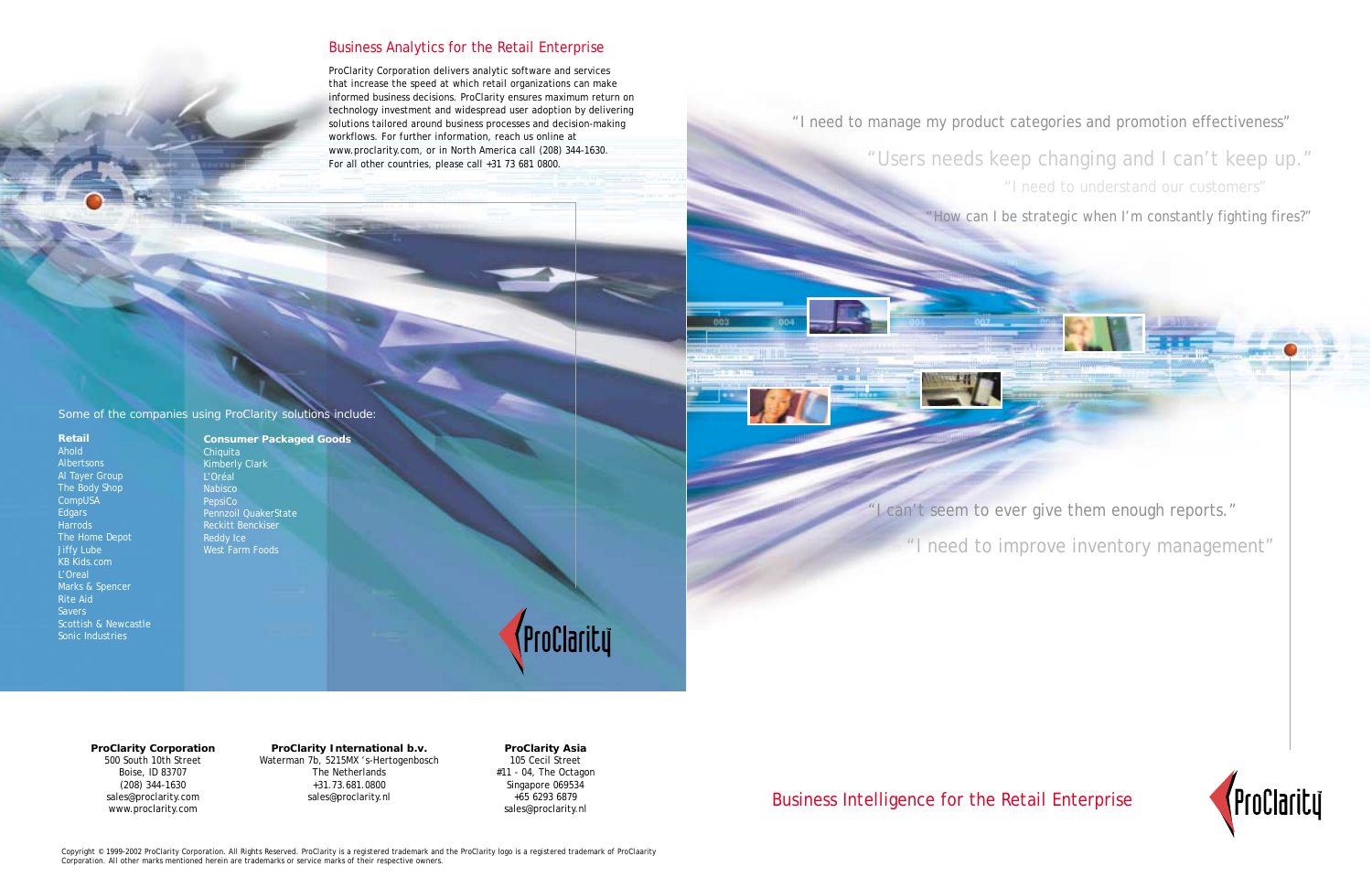The economy is rough. Competitive pressures are increasing all the time. Customer loyalty seems to be a thing of the past. You're juggling stores, categories, customers, merchandising, and inventory. Yet you still need to maximize profitability and shareholder value. You don't need more information. You need better insights into the information you already have.

That's what ProClarity is all about. We help you transform vast amounts of information—on everything from sales and market trends to customers—into useful, context-relevant and actionable business intelligence. In short, we help you get smart.

#### **The importance of understanding.**

The only way to successfully navigate the critical business factors that influence today's retail landscape is by understanding your customers, competitors, and store operations. This understanding enables you to make truly intelligent decisions for the most profitable outcome.

Sophisticated retailers know this. They systematically analyze consumer, market, and sales information, stocking their stores according to what the data tells them about their customers.

ProClarity analytics give you the same power to understand information, helping you drive strategy and tactics and strengthening your competitive advantage.

#### **Turning information into action.**

Understanding is critical because meaningful action can't take place without it.

*Data* when viewed within context and critiqued for relevance becomes *information.* 

*Information* is useful, but when it is combined with synthesis it becomes *understanding.*

When people truly *understand* the key areas of business performance that are driving their business outcomes, they are better equipped to *act* on that insight in ways that drive profit.

Now think about how greater understanding could impact your retail enterprise. For example, a clearer understanding of your product categories can help you zero in on the most effective price and promotion strategies. A better understanding of your customers can help you boost customer loyalty. And a deeper understanding of your inventory and productivity will lead to greater profits.

When people truly understand the key areas of business performance that are driving their business outcomes, they are better equipped to act on that insight in ways that drive profit

#### **Get the intelligence you need, intelligently.**

Our analytical platform provides an easy-to-use interface for building sophisticated analyses that focuses on four key business areas for retail:

- Consumer analysis
- Category and product analysis
- Supply chain analysis
- Corporate performance

Our ability to deliver a framework for understanding these key retail business drivers makes the ProClarity platform ideal for retail decision makers, who need to work quickly and accurately in order to respond to rapidly changing market conditions.

For example, with ProClarity's category management analysis tool, you can quickly navigate into and isolate the category or product subset of data. A comprehensive set of

comparison, filtering, and selection capabilities can then be used to discover meaningful trends and patterns, enabling you to make timely, fact-based decisions.

You can even distribute the expertise of a few individuals and develop and share company-wide best practices that improve decision making. Standardized analytic techniques promote enterprise-wide alignment of organizational goals and significantly enhance business productivity.

#### **Better decision making starts here.**

Inside you'll learn how ProClarity helps retail companies use their key data assets to help understand customers, categories, and inventory to increase profit.

We hope it leads you to a better understanding of how we can help you.

# **Get Smart**

"ProClarity lets the company's senior management closely observe the major drivers of our business. We able to see relationships and margin-enhancing capabiliti that we've never had the ability to see before."

— Steve Ellison, Senior Director of Store Operations, CompUSA

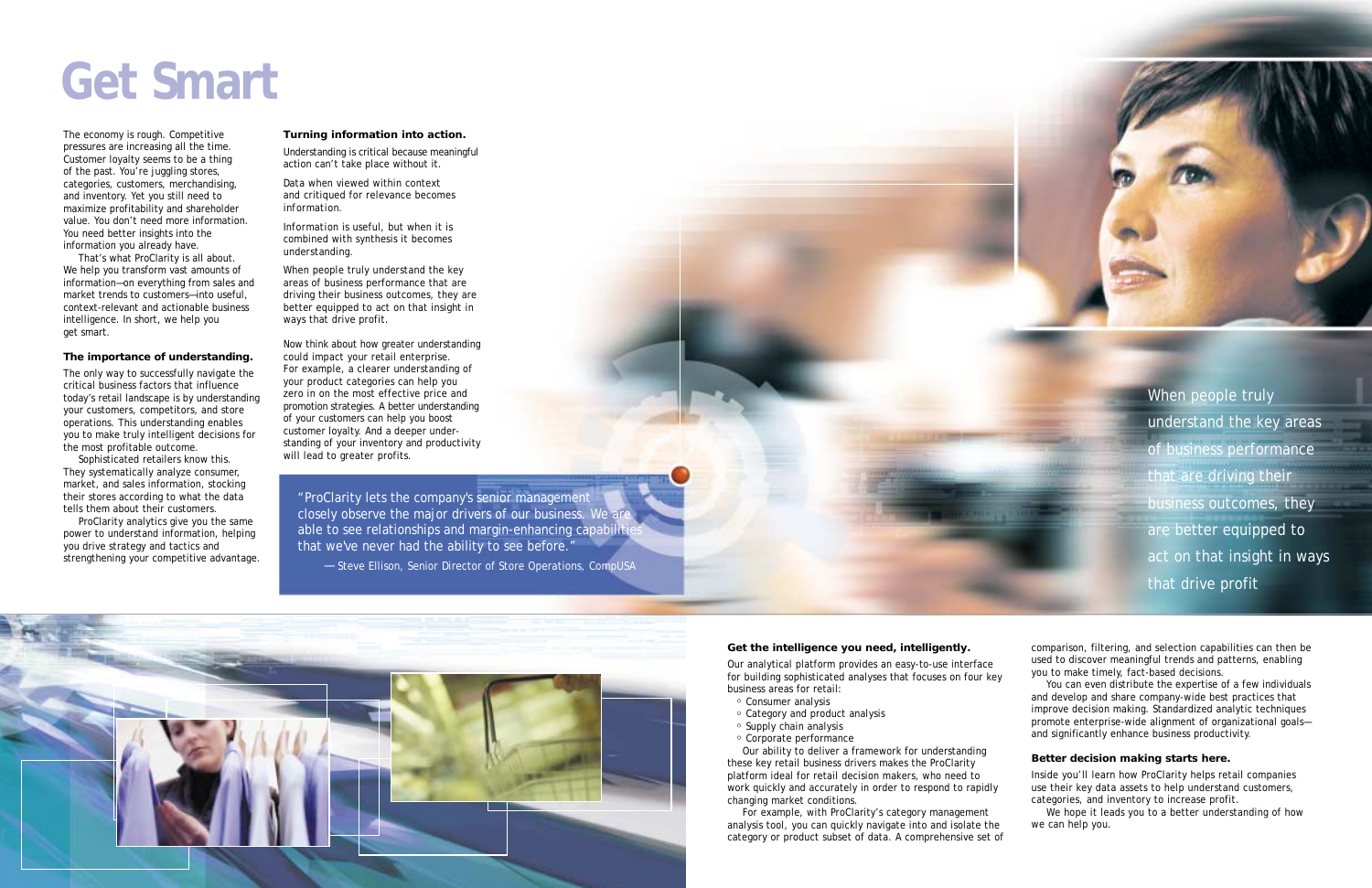**Company Profile:** CompUSA is the largest computer retailer in North America, with more than 200 superstores.

**At a Glance:** This leading retailer saw opportunity in the ability to be the first to recognize—and act on—fast-changing sales trends in the computer industry. The company required a data warehouse and BI system to link its disparate legacy databases, as well as a flexible, robust reporting system to provide analytics on a per-store, regional and national basis. "Almost anybody can sell a computer, so what's going to give us the competitive edge is the ability to gather data from all our systems and present it in a way that is easy for our people to slice and dice," said Cathy Witt, CompUSA's Vice President and Chief Information Officer.

**Analytic Focus Areas:** Consumer and Category (product) management

**Solution:** The CompUSA IT team chose a solution using the ProClarity Analytics Server, deployed in stores as a Web access thin client, and ProClarity Professional,

which provides additional reporting functionality and is deployed in regional and corporate offices.

**The Bottom Line:** Store managers can now quickly find buying pattern trends and react in a timely way to this information. At the corporate level, a daily report that captures a half-dozen key metrics lets the company's senior management "closely observe the major drivers of our business. We are able to see relationships and margin-enhancing capabilities that we've never had the ability to see before," said Steve Ellison, Senior Director of Store Operations for CompUSA.

While the first phase of CompUSA's deployment focused on generating sales reports, phase two integrates order-entry information to drive aftermarket opportunities such as selling a technical assistance program, as well as improved inventory tracking to prevent loss and fraud.

"We're looking for an ROI in our second year of about \$6 million, and that's a very conservative estimate," said CIO Witt.

**Company Profile:** Company Profile: One of the nation's

problem in a business where drivers go to customer

**Analytic Focus Area:** Inventory and corporate performance management

**Solution:** An OLAP-equipped data warehouse, with data warehouse.

#### **The Bottom Line:**

- Analysis showed CFG was over-servicing 70% of its
- 
- 

# **Real World Results**

# "We're looking for an ROI in our second year of about \$6 million,

and that's a very conservative estimate." — Cathy Witt, Vice President and Chief Information Officer, CompUSA

The solution's ability to deliver 'one view of the truth' to every employee is crucial to the global nature of Reckitt Benckiser's business.

— Tony Gallagher, Senior Vice President of Information Services, Reckitt Benckiser

### **CompUSA**

### **Solution Provides Analytics from Store Floor to Corporate HQ**

In retailing, there's no room for the hypothetical. No matter what kind of technology you're using, all that really matters is results. By using our analytical platform to make better, more informed decisions, ProClarity customers enjoy the kinds of results that drive business performance, shareholder value and competitive edge.

# **Custom Food Group**

**Company Profile:** Reckitt Benckiser is the global market leader in household cleaning products, with well-known brands such as Lysol, Dettol, Jet-Dry, Woolite and Calgon. The company has operations in 60 countries, sells more than 9 million products per day in 180 countries, and has net annual revenues in excess of £3.5 billion.

**At a Glance:** The CPG company, formed by a merger of Reckitt & Colman plc and Benckiser N.V., needed a sophisticated business intelligence solution that could provide insight into both financial and non-financial indicators, as well as offering guidance on a strategic, tactical and operational level.

**Analytic Focus Area:** Customized corporate peformance management

**Solution:** The ProClarity" Analytics Platform, used in conjunction with Microsoft® SQL Server™ 2000 Analysis Services, provides the technology for a custom balanced scorecard application for the company's global business. The solution gives 2,500 managers, sales staff and employees worldwide a complete picture

of their business, enabling them to analyze information more effectively and thereby respond to problem areas more quickly. The solution's ability to deliver 'one view of the truth' to every employee is crucial to the global nature of Reckitt Benckiser's business. "A major part of our industry is dominated by a few key accounts, consolidated nationally and spread across several geographies," said Tony Gallagher, Senior Vice President of Information Services. "When we interact with these customers, we need to view sales and market information for that particular key account in a way that reflects its organization and operation. ProClarity gives us that facility."

**The Bottom Line:** ProClarity is critical to driving business performance, shareholder value and competitive edge for the company's decision-makers. Reckitt Benckiser expects to save enormous amounts of administrative time with ProClarity by eliminating the need to search manually for KPI details, and ProClarity's short delivery and implementation times and competitive cost have resulted in excellent project turnaround times and attractive capital and annual project costs.



# **Reckitt Benckiser BI Helps World-Leading Cleaning Products Company Shine**